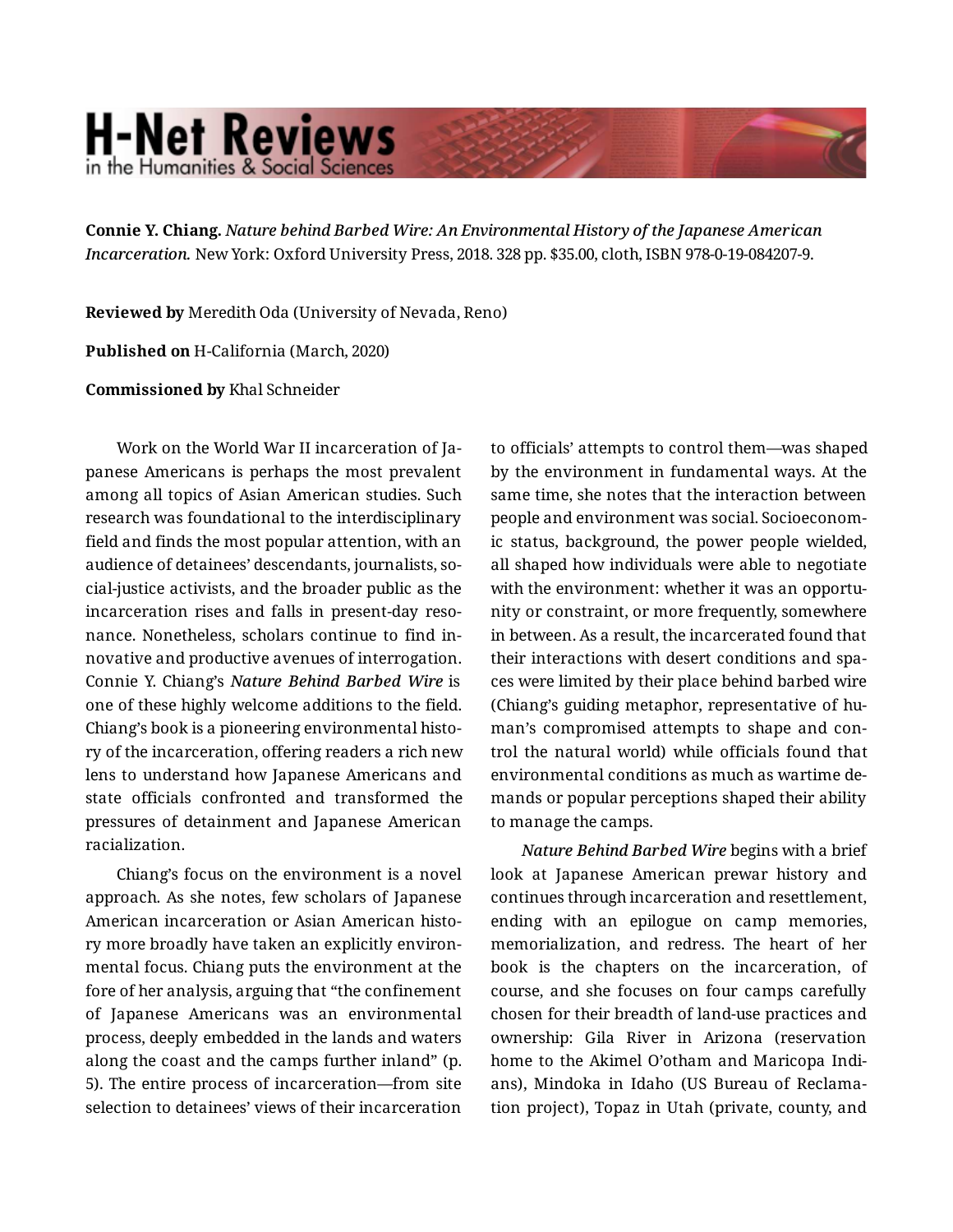federal property), and Manzanar in California (owned by Los Angeles for its water supply). This narrow canvas allows Chiang to closely delve into the relationships between internee population, in‐ ner-camp politics, governance, local relations, and the specific natural world.

The environment yields surprisingly fresh per‐ spectives on the incarceration story. The land‐ scapes of internment have not been unnoticed by observers or scholars, of course; first published in 1944, the Manzanar photographs of Ansel Adams are the work of a keen witness of the natural world and use the surrounding stark mountains and desert to distill the conditions of detainee life, as Chiang notes. However, by putting the environ‐ ment at the center of her story, Chiang can analyze familiar stories in unfamiliar ways and offer fascinating new narratives. The first chapter, for in‐ stance, delves into the well-known lead-up to Japa‐ nese American incarceration but considers it as "environmental displacement" (p. 12). Her fram‐ ing highlights anew the pressures from agricultural and fishing interests or the role of the Farm Securi‐ ty Administration, and introduces Japanese Amer‐ ican proposals to create inland farm cooperatives as alternatives to mass eviction.

Additional, previously unexamined subjects support her claims for the utility of the environmental framework. Chiang's second chapter brings original perspectives to the federal process of site selection and camp construction, not a par‐ ticularly fecund topic for past historians. The selec‐ tion process highlighted the New Deal roots of the incarceration program, which aimed not only to assimilate Japanese Americans but also to contrib‐ ute to the local landscape through resources or im‐ provement projects. Incarceration camps were thus local as well as national projects, tying them into local communities in the US West and inter‐ twined with hopes for postwar (presumably white) veterans. At the same time, of course, the natural world—and public opinion—did not always accede to administrators' goals, a problem at the heart of camp construction and initial life in the camps.

The tension between human goals and the conditions of the natural world is a constant theme in her book, one that is particularly appar‐ ent in the two chapters that focus on Japanese American labor in maintaining the camps and feeding its populations. Among the strongest in the book, chapters 3 and 4 demonstrate how incarcer‐ ated workers struggled with constraints imposed as much by the natural world as by War Reloca‐ tion Authority (WRA) policy. Thus, we get remark‐ able examples such as a labor dispute in Minidoka, in which cold and wet weather as much as job cut‐ backs inspired janitors and boilermen to challenge the control of WRA administrators; the politics of pipeline maintenance in Topaz, labor desperately needed in the desert camp but considered degrad‐ ed by some of the urbanite detainees; or Japanese American agricultural adaptation, as farmers and nurserymen struggled to transplant skills devel‐ oped in tolerant environments to harsh desert conditions. By highlighting the camps as "workscapes" (p. 7), a concept conceived by histo‐ rian Thomas G. Andrews to describe lands trans‐ formed by human labor and natural processes, Chiang highlights how official-detainee relation‐ ships were "thoroughly enmeshed in the natural world" (p. 91).

While agricultural labor was a way Japanese Americans could "assert their loyalty to the na‐ tion" (p. 94), by feeding themselves as well as pro‐ ducing food and environmental knowledge, chap‐ ter 5 explores other ways the environment offered internees ways to demonstrate, or sometimes chal‐ lenge, patriotism. Activities such as victory garden‐ ing, sugar-beet harvesting, or rubber-growing ex‐ perimentation demonstrated that "one's devotion to the nation could be expressed through engage‐ ment with the natural world" (p. 123), but also that internees did not always find patriotic exhorta‐ tions compelling. The fascinating chapter 6 ex‐ plores the site of far more consistent Japanese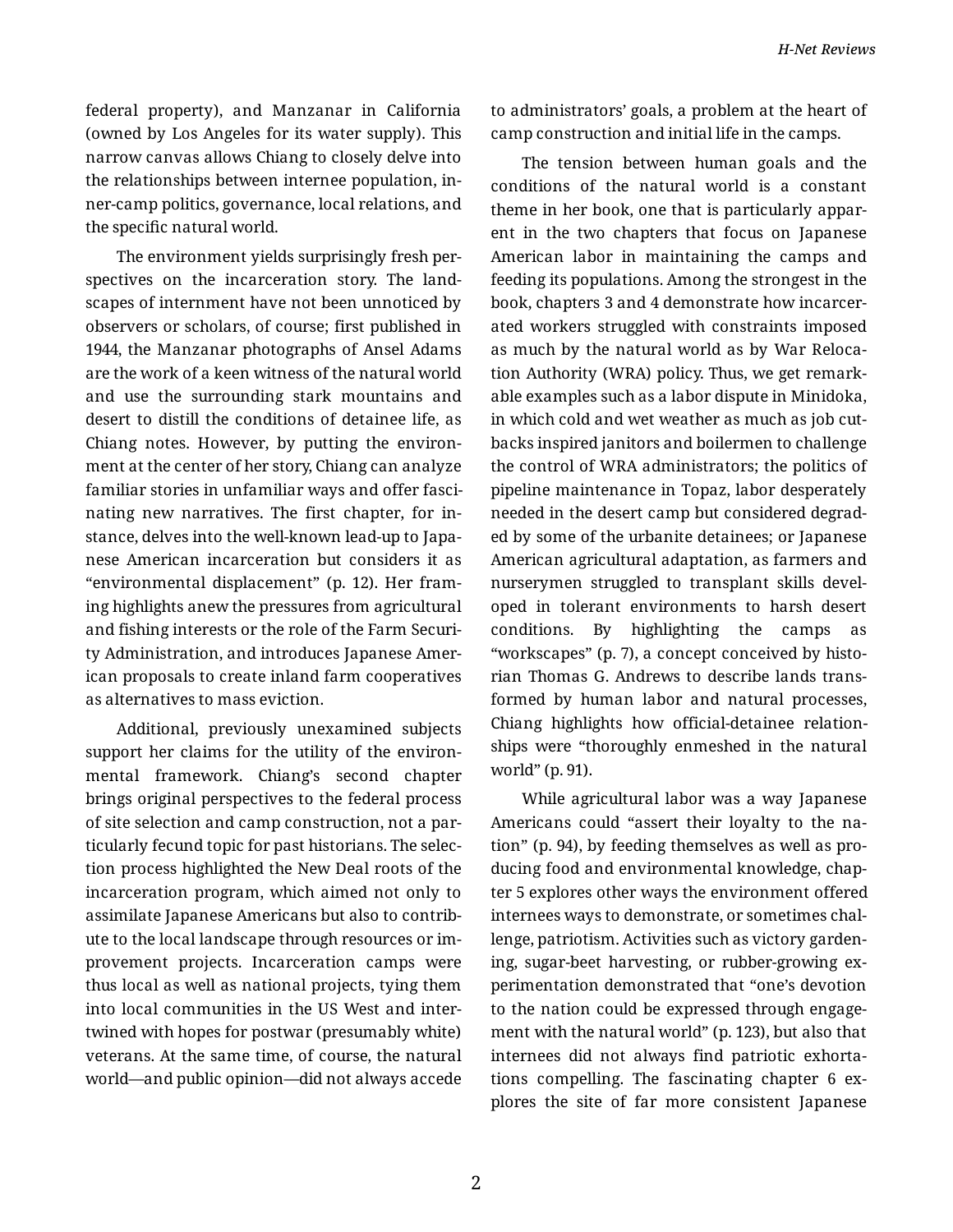American enthusiasm: outdoor recreation. Here, we follow the activities detainees undertook to "push at the boundaries … that marked their con‐ finement" (p. 148). The landscape of incarceration could be severe, but it also denoted freedoms for those who broke or expanded rules to hike, fish, swim, or camp. Even gardening, just outside bar‐ rack doors, could give disempowered people some‐ thing to control and a way to demarcate Japanese heritage. The final chapter explores Japanese American choices, focusing on farmers as they left camps and tried their luck inland or "gambled" on a return to the West Coast, the place of their evic‐ tion. Wherever they went, Chiang asserts, they found another instance of environmental dis‐ placement in the face of "discriminatory attitudes and environmental constraints" (p. 201). She ends the book with a rumination on the parallels be‐ tween the silent memories of detainees and the physical erasure of the camps from the landscape.

Chiang's rich study builds on the lineage of in‐ carceration studies that places eviction and re‐ moval not as an aberration of US democracy, but as a coherent part of a longer process of US racemaking. Her focus on the environment provides another category to add to our understanding of Asian American racialization and displacement. As Chiang demonstrates, relationships with the en‐ vironment was a social axis that, like citizenship, gender, sexuality, or space, helps us better under‐ stand the Asian American past, in which Asians in the United States were both constrained and seized possibilities of freedom and opportunity. This puts her story into the longer narrative of not only incarceration but the racialization of all Asian Americans, many of whom labored on or in the natural world, but in ways that have been left largely unexamined until Chiang's intervention.

If there is additional discussion of this review, you may access it through the network, at <https://networks.h-net.org/h-california>